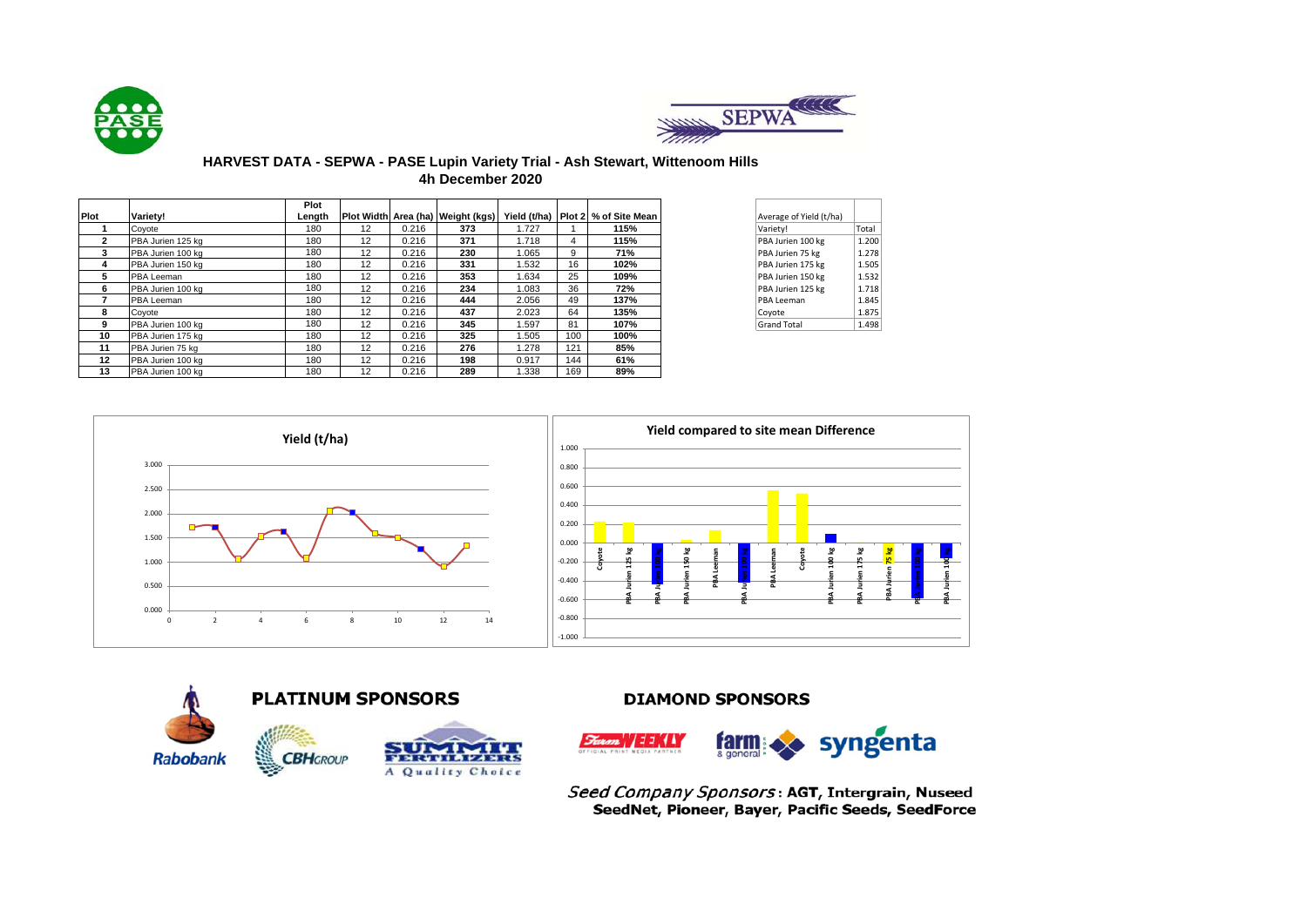





| Plot           | Variety!          | Yield<br>(t/ha) | % of Site Mean |
|----------------|-------------------|-----------------|----------------|
| 1              | Coyote            | 1.72685         | 115%           |
| $\overline{2}$ | PBA Jurien 125 kg | 1.71759         | 115%           |
| 3              | PBA Jurien 100 kg | 1.06481         | 71%            |
| 4              | PBA Jurien 150 kg | 1.53241         | 102%           |
| 5              | PBA Leeman        | 1.63426         | 109%           |
| 6              | PBA Jurien 100 kg | 1.08333         | 72%            |
| 7              | PBA Leeman        | 2.05556         | 137%           |
| 8              | Covote            | 2.02315         | 135%           |
| 9              | PBA Jurien 100 kg | 1.59722         | 107%           |
| 10             | PBA Jurien 175 kg | 1.50463         | 100%           |
| 11             | PBA Jurien 75 kg  | 1.27778         | 85%            |
| 12             | PBA Jurien 100 kg | 0.91667         | 61%            |
| 13             | PBA Jurien 100 kg | 1.33796         | 89%            |

|                                      | <b>Site Details</b>   |                         |                          | <b>Statistical Analysis</b>     |        |  |  |
|--------------------------------------|-----------------------|-------------------------|--------------------------|---------------------------------|--------|--|--|
| <b>Soil Description:</b>             | Sand over Clay Duplex |                         |                          | Site Mean (t/ha)                | 1.498  |  |  |
| Date Sown:                           | Monday, 20 April 2020 |                         |                          | Probability                     | 0.142  |  |  |
| Date Harvested                       |                       | Friday, 4 December 2020 |                          | Least significant difference 5% | 0.7106 |  |  |
| Seeding Rate:                        | Various (100 kg/ha)   |                         |                          | <b>CV %</b>                     | 17.7   |  |  |
| <b>Plot Dimensions</b><br>Length (m) | Width (m)             | Area (m2)               | <b>Conversion Factor</b> |                                 |        |  |  |
| 180                                  | 12                    | 0.216                   | 4.630                    |                                 |        |  |  |









**DIAMOND SPONSORS** 



Seed Company Sponsors: AGT, Intergrain, Nuseed SeedNet, Pioneer, Bayer, Pacific Seeds, SeedForce



### **Site Details Statistical Analysis**

| olalistivai Alialvsis           |        |
|---------------------------------|--------|
| Site Mean (t/ha)                | 1.498  |
| Probabilitv                     | 0.142  |
| Least significant difference 5% | 0.7106 |
| CV %                            | 177    |